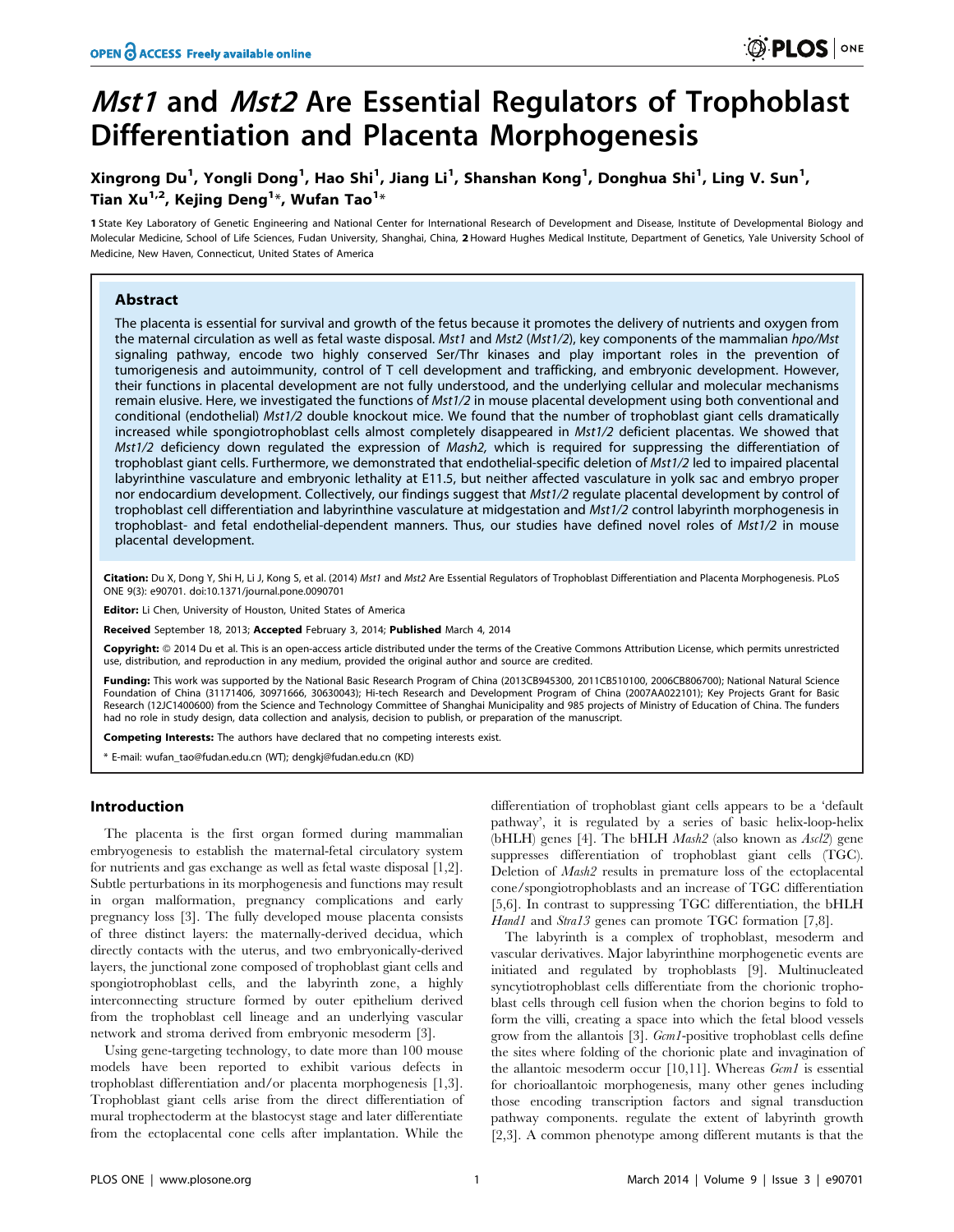labyrinth is much smaller than normal. The abnormality of many mutant embryos can be reversed by making chimeras with wildtype tetraploid cells, implying that functions of the genes are required within the trophoblast compartment but not the vascular endothelium [3]. Unc5b seems to be the only gene that has been reported not to affect trophoblast development and vasculature in the yolk sac and embryo, but instead regulates angiogenesis in the labyrinth [12].

Mst1 and Mst2 (thereafter called Mst1/2), encoding two highly conserved Ser/Thr kinases, are the mammalian homologues of Drosophila Hpo, which controls organ size by negatively regulating cell proliferation and apoptosis [13]. Tissue-specific deletion of Mst1/2 in mice results in tissue-specific tumorigenesis and confirms their conversed physiological roles as tumor suppressors [14,15,16]. Loss of function studies of  $Mst1$  mice also reveal novel functions of Mst1 in T cell development and trafficking [17,18,19,20]. Universal deletion of *Mst1/2* in mice results in embryo lethality at midgestation accompanied by impaired vascularization in labyrinth/yolk sac/embryo, neural tube unclosure and severe growth retardation [21]. However, the cellular and molecular mechanisms underlying the defects of Mst1/2 deficient embryonic and placental development remain to be elucidated.

In this study, we evaluated the effect of combined Mst1/2 deficiency on mouse placental development during midgestation using conventional and endothelial-specific Mst1 and Mst2 knockout mouse models. We found that universal deletion of Mst1/2 severely impaired trophoblast cell differentiation by down regulating Mash2 expression and impeded labyrinth morphogenesis at midgestation. We also showed that endothelial-specific deletion of Mst1/2 led to impaired placental labyrinth vasculature and embryonic lethality, but had neither obvious effects on vasculature in both yolk sacs and embryo proper nor endocardium development before E11.5. Our findings reveal a novel role for Mst1/2 in trophoblast cell differentiation and labyrinthine vasculature at midgestation and suggest that Mst1/2 control labyrinth morphogenesis in trophoblast- and fetal endothelialdependent manners.

#### Results

## High Expression of Mst1/2 in Developing Mouse **Placentas**

To study the function of *Mst1* and *Mst2* genes in mouse placental development, we first examined the spatiotemporal expression pattern of *Mst1/2* in developing mouse placenta at E9.5 and E10.5 by immunohistochemistry. We observed the abundant expression of Mst1 in all three trophoblast layers (trophoblast giant cell, spongiotrophoblast and labyrinth layers) of E9.5 and E10.5 placentas and a relatively lower expression in the surrounding tissues such as the allantois (Fig. 1A). An expression pattern similar to that of *Mst1* was also observed for *Mst2* (Fig. 1B). Our data is consistent with the result of Northern blot analysis of Mst1/2 expression in human tissues [22,23]. The high and overlapped expression of *Mst1* and *Mst2* in mouse and human placenta suggests that they may play redundant but critical roles in placental development.

## Severely Impaired Trophoblast Differentiation and Labyrinth Morphogenesis in Mst1/2 DKO Placentas

To investigate the roles of Mst1/2 in placental development, histopathological analyses of  $MstI^{-/-}$ ; $\dot{M}st2^{-/-}$  ( $MstI/2$  DKO) placentas at E8.5, E9.5 and E10.5 were performed. The results revealed that normal trophoblast differentiation was severely impaired in Mst1/2 DKO placentas from earlier stages. By E8.5 there were more trophoblast giant cells in the ectoplacental cone (EPC) of Mst1/2 DKO placentas compared with the control (Fig. 2A and B). In E9.5 control placentas, the EPC was still obvious, and the trophoblast giant cells were presented as a discontinued single-cell layer while the spongiotrophoblast cells formed a multi-cell layer above the developing labyrinth layer. Fetal blood vessels invaded the chorionic plate and started branching into the developing labyrinth layer (Fig. 2C left panel). However, in E9.5 Mst1/2 DKO placentas, the EPC almost completely disappeared and the number of trophoblast giant cells dramatically increased (Fig. 2B and 2C right panel), forming a multi-cell layer while the prospective spongiotrophoblast layer was reduced to small pockets of cells (Fig. 2C right panel). The chorionic plate remained more compact than the control and lacked signs of fetal blood vessel invasion (Fig. 2C right panel), which was confirmed by immunofluorescent staining for CD31 (Fig. 2E), an endothelial cell marker. These results demonstrate that labyrinth morphogenesis in E9.5  $Mst1/2$  DKO placentas was also severely impaired. At E10.5, the labyrinth of control placentas continued to expand and formed a thick layer of labyrinth with a large number of fetal blood vessels filled with nucleated erythrocytes and maternal sinusoids containing enucleated erythrocytes (Fig. 2D left panel). In contrast, in Mst1/2 DKO placentas, no characteristic labyrinth layer was formed although fetal blood vessel invasion seemed to occur. Furthermore, the spongiotrophoblast layer almost disappeared in Mst1/2 DKO placenta at E10.5 (Fig. 2D right panel). To further confirm this phenotype, RNA in situ hybridization was performed. We observed a dramatic increase in the signal of Prl3d1 (previously known as PL1, placental lactogen-1), which is a specific marker for trophoblast giant cells [30]. In contrast, the expression of  $T$ *pbpa* (also known as 4311), a marker for spongiotrophoblast cells in the placenta and their precursors in the EPC [24], was nearly absent in Mst1/2 DKO placenta at E9.5 (Fig. 2F). Our studies demonstrate that Mst1/2 are crucial for placental trophoblast differentiation and are key developmental regulators of mouse placental labyrinth morphogenesis.

## Mst1/2 Deficiency does not Affect the Proliferation/ Apoptosis of Trophoblast Giant Cells and Spongiotrophoblast Cells

Mst1/2 are well known for their roles in suppressing cell proliferation and promoting apoptosis [13]. Given the high expression of  $Mst1/2$  in mouse placentas, it is possible that Mst1/2 regulate placenta development by controlling trophoblast cell proliferation and apoptosis. To test this possibility, we first evaluated cell proliferation of trophoblast giant cells and spongiotrophoblast cells in Mst1/2 DKO placentas by Ki67 immunofluorescent staining. Results showed that there was almost no Ki67 signal in the trophoblast giant cell layer of both Mst1/2 DKO and control placentas at E9.5. The proliferation signals were mainly located in the labyrinth layer of Mst1/2 DKO and control placentas and there was no significant difference between them (Fig. 3A bottom panel and B). Since trophoblast giant cells are mainly differentiated from the ectoplacental cone cells directly after implantation, we further evaluated cell proliferation in E8.5 Mst1/2 DKO placentas. The analysis revealed that the proliferation signals in the EPC of Mst1/2 DKO placentas were comparable to those of controls (Fig. 3A top and middle panels and B). These results suggest that the dramatic increase of trophoblast giant cells in Mst1/2 DKO placentas was not due to enhanced proliferation. Next, we further examined the apoptosis of placental trophoblast cells by TUNEL assay. No obvious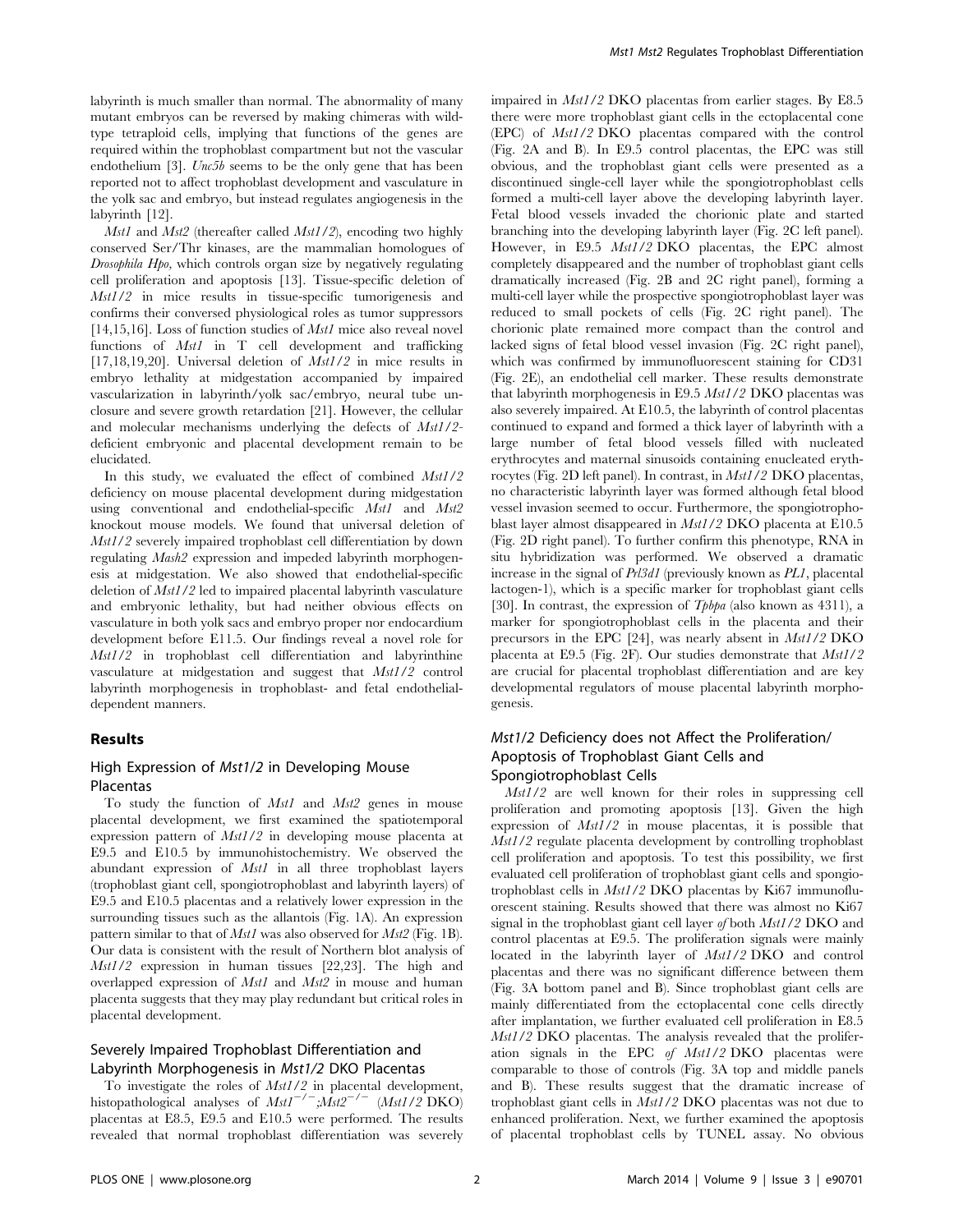

Figure 1. Expression of Mst1 and Mst2 in E9.5 and E10.5 mouse placentas. (A and B) Images of E9.5 and E10.5 placenta sections of wild type (129) mouse embryos immunohistochemically stained with anti-Mst1 (A) and anti-Mst2 (B) antibodies. High magnification images of the cropped regions in (A) and (B) are shown under each panel, respectively. White dashed lines indicate the boundary between the giant trophoblast cell layer and maternal decidua and red dashed lines designate the boundaries between the labyrinth and allantois. Black dashed lines mark the spongiotrophoblast layer. (C) The negative control for immunohistochemistry. Images of placenta sections from E10.5 Mst1<sup>-/-</sup> Mst2<sup>+/-</sup> (left) or Mst1<sup>+</sup>  $Mst2^{-/-}$  (right) embryos stained with anti-Mst1 or anti-Mst2 antibody, respectively. Images are representative sections from at least three placentas from three pregnant mice per group. Al, allantois; De, decidua; Gi, trophoblast giant cells; La, labyrinth; Sp, spongiotrophoblast layer. doi:10.1371/journal.pone.0090701.g001

apoptotic cells were found in both Mst1/2 DKO and control placentas at E9.5 and E8.5 (Fig. 3D). These observations indicate that the diminished number of spongiotrophoblast cells and increased number of trophoblast giant cells in Mst1/2 DKO placentas were not due to abnormal proliferation and apoptosis of trophoblast cells.

## Mst1/2 are Required for Maintaining Mash2 Expression in Placentas

Both the secondary trophoblast giant cells and spongiotrophoblast cells differentiate from precursors in the EPC [2,4]. The differentiation towards TGC lineage is thought of as a 'default' differentiation pathway in the absence of trophoblast stem cell maintenance. The differentiation to spongiotrophoblast cells requires the activation of certain signal pathways to suppress the 'default' differentiation of trophoblast giant cells [4]. The basic helix-loop-helix transcriptional factor, Mash2, is expressed in the ectoplacental cone cells and is required for suppressing the formation of trophoblast giant cells. Targeted deletion of Mash2 resulted in a reduction of mouse ectoplacental cone cells, loss of the subsequent spongiotrophoblast layer, and a concurrent

expansion of trophoblast giant cells [5,6]. The EPC almost completely disappeared in Mst1/2 DKO placentas (Fig. 2C right panel). To understand the molecular mechanism(s) by which Mst1/2 regulate trophoblast differentiation, we examined the expression of Mash2 in Mst1/2 DKO placentas by RNA in situ hybridization. The results showed the Mash2 expression was dramatically reduced in Mst1/2 DKO placentas (Fig. 3E).

The bHLH transcription factors *Hand1* and *Stra13* can promote TGC differentiation [7]. Therefore, we also evaluated the effect of Mst1/2 deficiency on the expression of Hand1 and Stra13 genes by quantitative RT-PCR. We found that mRNA levels of Hand1 and Stra13 in Mst1/2 DKO placentas were comparable to those of controls (Fig. 3F). Taken together, our results suggest that impaired Mash2 expression could be the reason behind the abnormal differentiation of trophoblast cells in Mst1/2 DKO placentas.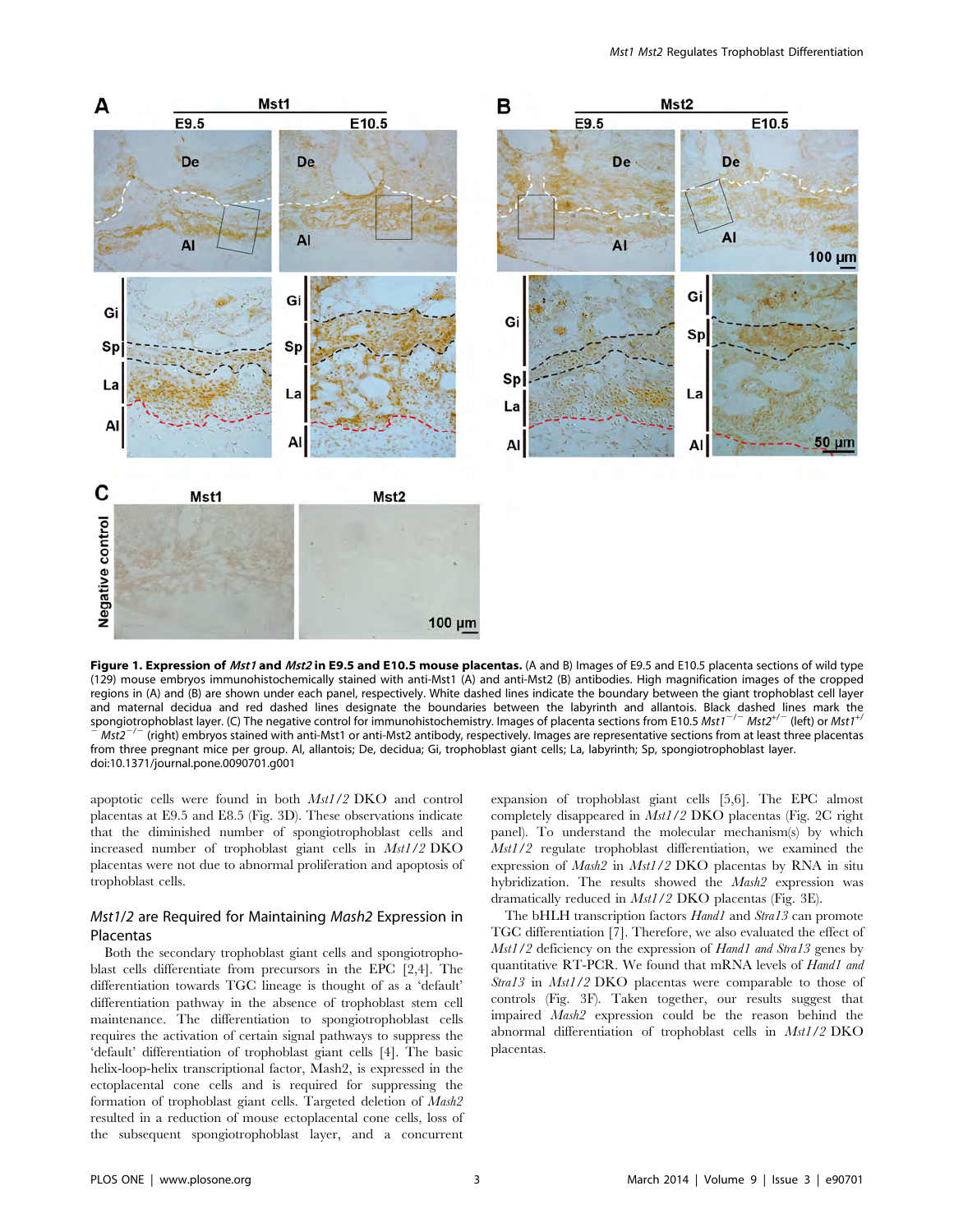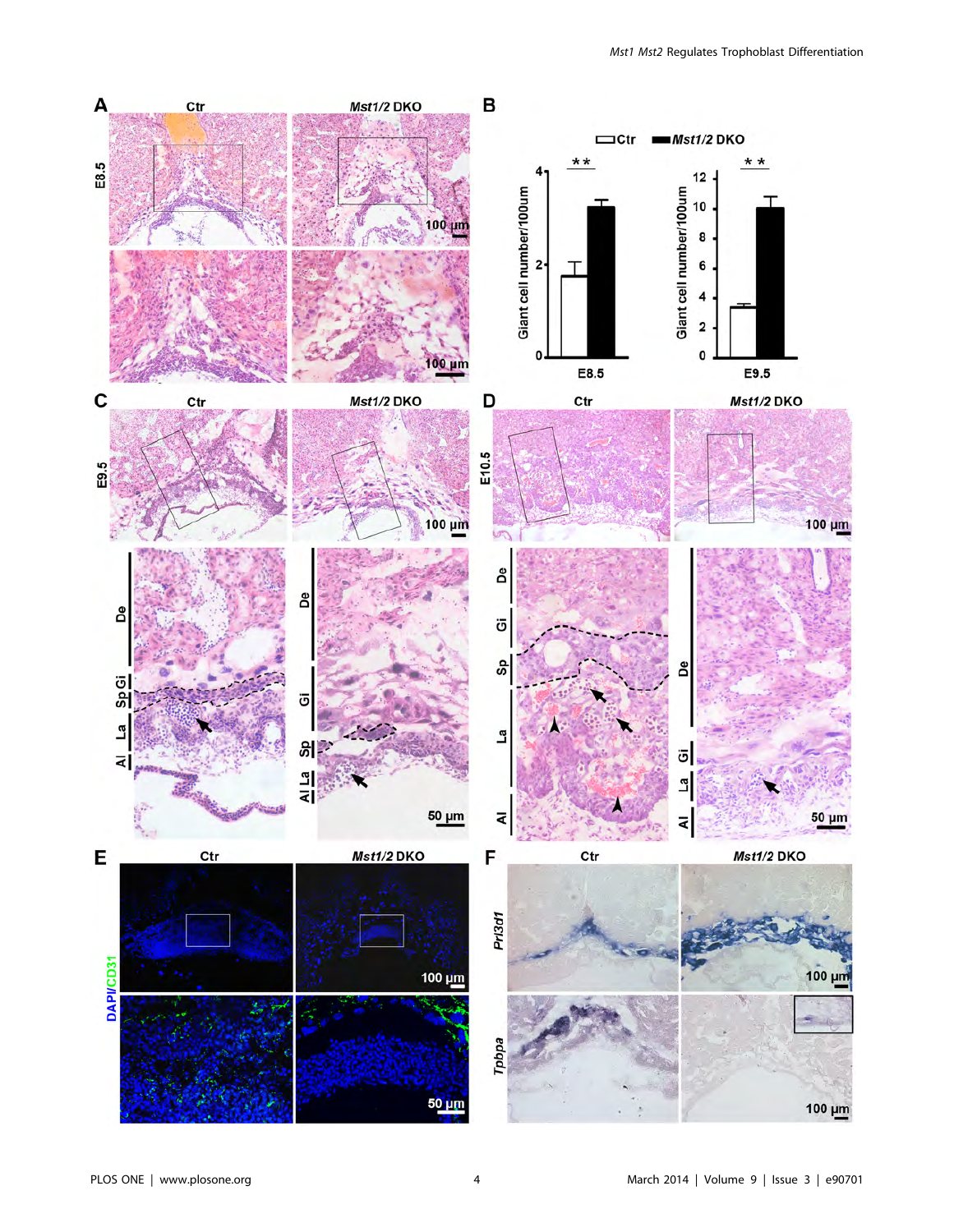Figure 2. Impaired differentiation of trophoblast giant cells and spongiotrophoblast cells and labyrinthine development in the Mst1/2 DKO placenta. (A, C and D) Images of hematoxylin/eosin-stained placental sections of the control (Ctr) and Mst1/2 DKO embryos at E8.5 (A), E9.5 (C) and E10.5 (D). (B) Statistical analysis of TGC in the ectoplacental cone of E8.5 and E9.5 placental sections. Data are expressed as the means  $\pm$ SEM (three sections/placenta, three placentas from three pregnant mice per group). \*\*  $P< 0.01$ . (E) CD31-immunofluoresence staining of cryosections of E9.5 Ctr and Mst1/2 DKO placentas. High magnification images of the cropped region in (A), (C), (D) and (E) are shown under each panel, respectively. Dashed lines indicate spongiotrophoblast layers. Arrows and arrowheads indicate fetal nucleated and maternal enucleated red blood cells, respectively. (F) RNA in situ hybridization of E9.5 placental cryosections with a probe for the Prl3d1 gene which specifically marks TGC (upper panel) and a probe for the Tpbpa gene which marks spongiotrophoblast cells (lower panel). Inset in lower panel is an enlarged photo to show the existence of a weaker Tpbpa signal in Mst1/2 DKO placentas. Images are representative sections from at least three placentas from three pregnant mice per group. Al, allantois; Ctr, control; De, decidua; Gi, trophoblast giant cells; La, labyrinth; Sp, spongiotrophoblast layer. doi:10.1371/journal.pone.0090701.g002

## Endothelial-specific Deletion of Mst1 and Mst2 Impairs Placental Labyrinth Vascularization and Leads to Embryonic Lethality

The abnormal phenotype of smaller labyrinth in many mutant embryos can be reversed by the provision of wild-type trophoblast in tetraploid chimeras [3]. Although this strongly suggests that placental trophoblast cells play important roles in labyrinthine morphogenesis and vascularization, the endothelial cells derived from the allantois are indispensable for the same processes [2,3]. Mst1/2 DKO embryos displayed failed fetal blood vessel invasion and branching in placental labyrinth (Fig. 2C and D), impaired yolk sac vascular development and severe cardiovascular defects



Figure 3. Downregulation of Mash2 expression in Mst1/2 DKO placentas. (A and D) Images of Ki67 immunofluoresence staining (A) and TUNEL assay (D) of the placental cryosections of the indicated genotypes and ages. High magnification images of the cropped region of the ectoplacental cone in (A) were shown above each panel respectively. (B) Statistical analysis of cell proliferation in the ectoplacental cone (left panel) and the labyrinth (right) of E8.5 or E9.5 placentas of the indicated genotypes. (C) Positive control of TUNEL assay with the *Dlic1<sup>-/-</sup>* retina section. (E) RNA in situ hybridization analysis of E9.5 placental cryosections with a probe of *Mash2* gene. (F) Quantitative RT-PCR analysis of *Hand1* (left panel) and Stra13 (right panel) mRNA levels in E9.5 placentas of the indicated genotypes. (n = 3 for each group). Images in (A), (D) and (E) are representative sections from at least three placentas from three pregnant mice per group. Data in (B) and (F) are expressed as the means  $\pm$  SEM, ns: not significant. doi:10.1371/journal.pone.0090701.g003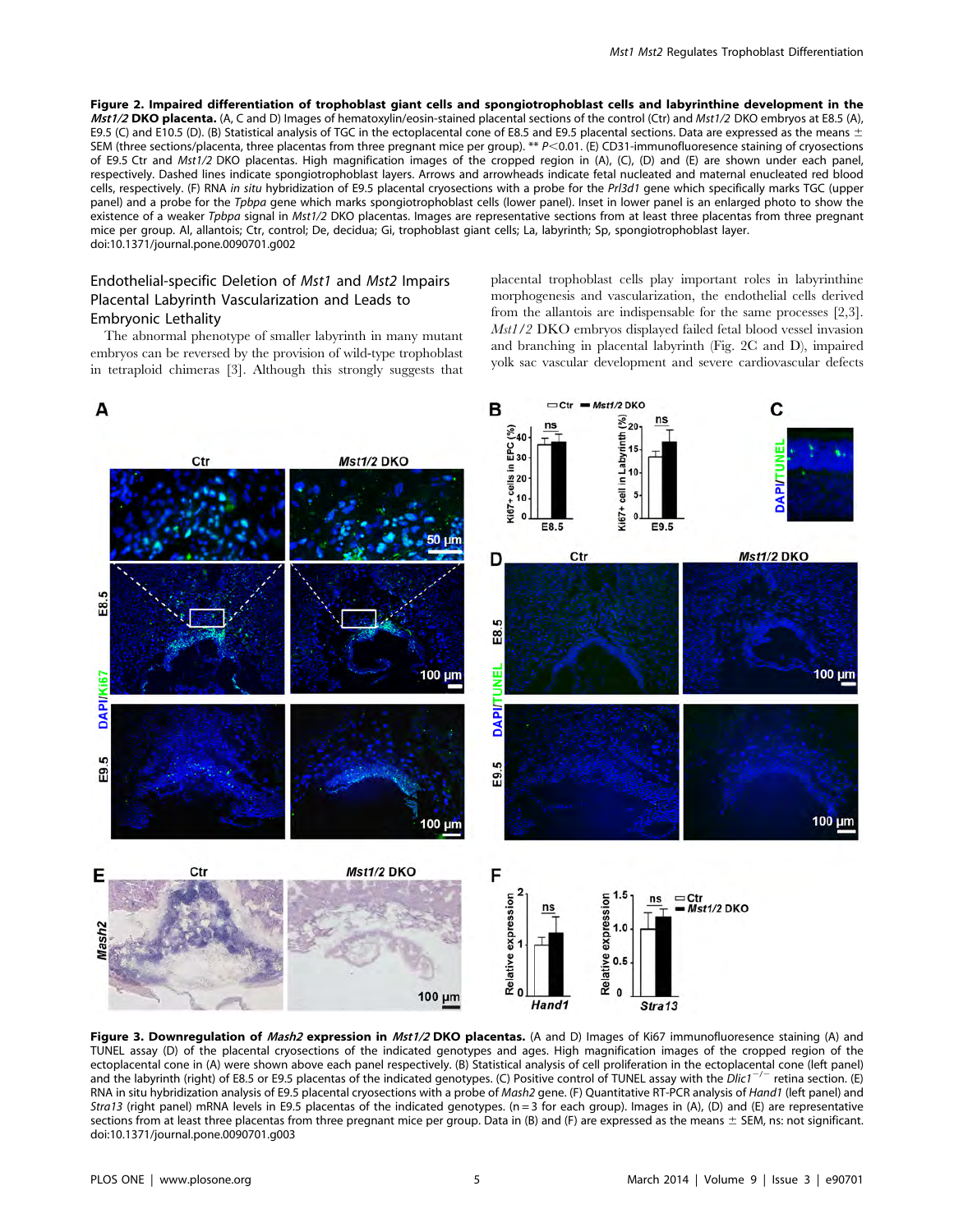(data not shown and Oh, et al [21]). These results could indicate that endothelial function of  $Mst1/2$  is required for labyrinthine vascularization as well as vasculature of yolk sac and cardiovascular development. These also could be the secondary effects of Mst1/2 DKO placenta developmental defects resulting from impaired trophoblast differentiation. To distinguish between these two possibilities, we first verified the expression of Mst1/2 in endothelial cells (Fig. 4A). To ascertain that endothelial function of Mst1/2 was required for labyrinthine vascularization and placenta morphogenesis, we specifically deleted the *Mst1* and *Mst2* genes in endothelial cells using an  $T\hat{i}e^2$ -Cre transgenic mouse line [25], in which endothelial-specific Cre-expression was previously demonstrated in E9.5 embryos [26]. We have further confirmed Creexpression in placentas and yolk sacs at E9.5 (Fig. 4B and C) and E10.5 (data not shown) with the ROSA26 Cre reporter mice.  $MstI<sup>f1/f</sup>;Mst2<sup>-/-</sup>;Tie2-Cre (thereafter called Mst1/2 CKO) mice$ were generated by crossing  $MstI^{1/4}$ ; $Mst2^{-/-}$  mice with  $MstI^{+/2}$  $f^{\text{fl}}$ ; $Mst2^{-/-}$ ; Tie2-Cre mice. Our studies showed that  $Mst1^{\text{fl}/\text{fl}}$ ; $Mst2^{-/-}$  $\sum_{i=1}^{N} M_{i} t^{j}$   $M_{i} t^{j}$  and  $M_{i} t^{j}$   $M_{i} t^{j}$   $M_{i} t^{j}$   $M_{i} t^{j}$   $M_{i} t^{j}$   $M_{i} t^{j}$   $M_{i} t^{j}$ from the cross did not display overt abnormality, therefore they were used as the control. However, in the total 130 progeny genotyped at postnatal day 7, no Mst1/2 CKO mice were identified, suggesting embryonic or neonatal lethality of Mst1/ 2 CKO mice.

In placental labyrinth of  $Tie2-Cre$  transgenic mice, the Cre activity could be easily detected at E9.5 in endothelial cells derived from the Tie2-Cre transgenic embryo (Fig. 4B). We hypothesized that endothelial-specific deletion of Mst1/2 affected labyrinthine vascularization and placenta morphogenesis. To test our hypothesis, we performed a histopathological analysis of Mst1/2 CKO placentas. Consistent with the Tie2-Cre expression pattern in placentas, no obvious defects of the trophoblast giant cell layer and prospective spongiotrophoblast layer were observed in E9.5 Mst1/ 2 CKO placenta. The invasion and branching of fetal blood vessels in the labyrinth of Mst1/2 CKO placenta at E9.5 were similar to the control except that the mutant labyrinth seemed a little thinner (Fig. 4D). At E10.5, the labyrinth of control placentas expanded dramatically and the branch morphogenesis continued to form complicated vascular structures containing both maternal sinusoids and fetal blood vessels. However, the labyrinth of Mst1/ 2 CKO placentas was much thinner and contained fewer fetal blood vessels than the control placenta (30% of total blood vessels in the mutant versus 55% in the control (Fig. 4E and F). Lack of penetration of the fetal blood vessels in the labyrinth of Mst1/ 2 CKO placentas was also confirmed by immunofluorescent staining with anti-CD31 antibody (Fig. 4G). All these results suggest that the functions of Mst1/2 in endothelial cells are required for labyrinthine vascularization and morphogenesis.

Consistent with the defect of labyrinthine vasculature and placenta morphogenesis, Mst1/2 CKO mice died during embryonic development. Detailed analysis revealed that no Mst1/ 2 CKO mice were viable at E12.5 while all the Mst1/2 CKO embryos were viable at E11.5 (Fig. 5A and Table 1). These data suggest that the endothelial cell-autonomous function of Mst1/2 is required for embryonic survival.

## Endothelial-specific Deletion of Mst1/2 does not Affect Vasculature and Endocardium Development in the Midgestation Mouse Embryos

Endothelial cells are the first components of the cardiovascular system to undergo differentiation and are required for the whole process of vascular patterning [27]. We had previously confirmed Tie2-Cre activation in E9.5 mouse embryos and reported multiple cardiac and vascular defects of Adam  $10^{11/1}$ ; Tie2-Cre mouse embryos at E9.5 [26]. Since Mst1/2 DKO mice displayed impaired yolk sac vascular development and severe cardiovascular defects (data not shown and Oh, et al [21]), we assumed that endothelial-specific deletion of Mst1/2 would result in defects of the yolk sac vasculature and the embryonic cardiovascular system, which might lead to the embryonic lethality of  $Mst1/2$  CKO mice. However, we found that the yolk sac vasculature of Mst1/2 CKO embryos at E10.5 appeared normal and large vitelline blood vessels were as well developed as the control (Fig. 5B). This observation was further confirmed by whole mount immunohistochemical staining with anti-CD31 antibodies. The results showed that at E10.5 major blood vessels and a well-branched capillary network, which were similar to the control, were present in Mst1/2 CKO yolk sac (Fig. 5C). Furthermore, well-developed and defined capillary networks were also apparent in the head and intersomitic regions of both Mst1/2 CKO and control embryos proper at E9.5 and E10.5 (Fig. 5D and E). These results demonstrate that endothelial-specific deletion of Mst1/2 does not affect yolk sac and embryonic vasculature in mice.

Endothelial cells are also critical for cardiac development [28]. In order to determine the effect of endothelial-specific deletion of Mst1/2 on cardiac development, we performed histopathological analysis of serially sectioned Mst1/2 CKO embryonic hearts. Our analysis showed that at E9.5 the size and structure of the Mst1/ 2 CKO heart was very similar to that of the control (Fig. 5F). The endocardium was well developed and the atrioventricular (AV) cushion started to develop. However, at E10.5 the Mst1/2 CKO heart had a smaller atrioventricular (AV) cushion which contained less cells and ventricular trabeculation was underdeveloped (Fig. 5G). These results suggest that endothelial cell intrinsic function of Mst1/2 was not required for endocardium development of embryo heart before E9.5, but endothelial-specific Mst1/2 deficiency might either affect mouse heart development after E9.5 or just be a secondary effect of the placental defect of the Mst1/ 2 CKO embryo (see discussion).

## Discussion

In the studies reported here we have demonstrated that universal deletion of Mst1/2 impairs placental development by interfering with trophoblast differentiation and blocking labyrinthine vascularization. We found a dramatic increase in TGC number and almost a complete lack of spongiotrophoblast cells in Mst1/2 DKO placentas, which phenocopies the mouse Mash2 mutant [5,6]. Furthermore, we have shown that the expression of Mash2, which inhibits the default TGC differentiation, is down regulated at transcription level in Mst1/2 DKO placentas while the expression of Hand1 and Stral3, which promote TGC differentiation, are not significantly affected at mRNA levels. These results suggest that  $Mst1/2$  may regulate trophoblast differentiation and placental morphogenesis by activating the Mash2 expression. YAP/Yki are well-defined downstream targets of Hpo/Mst pathway. It is well known that inactivation of the Hpo/ Mst pathway leads to nuclear entrance and activation of YAP/Yki transcription co-activators in phosphorylation-dependent and phosphorylation-independent mechanisms [29]. Because the Mash2 expression was down regulated in Mst1/2-deficient trophoblast cells, we infer that YAP cannot act as a transcription co-activator here. Given the above results and analysis, we propose that YAP may function as a transcription co-repressor, rather than a transcription co-activator, in Mst1/2-mediated activation of Mash2 expression in trophoblast cells. Consistent with our proposal, YAP was reported to be a co-transcriptional repressor for the osteocalcin gene expression in vivo [30]. However, it is also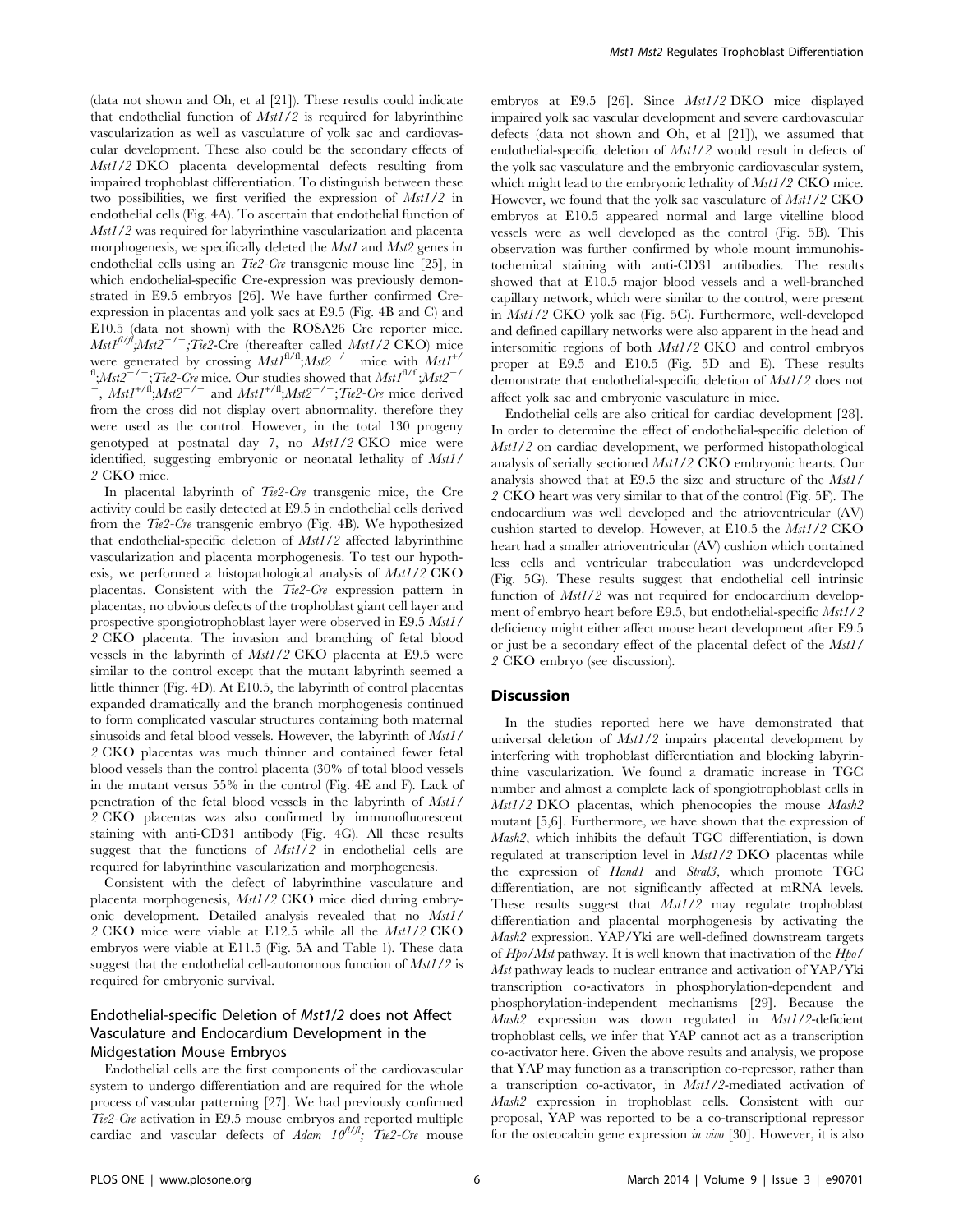

Figure 4. Defective labyrinthine vascularization/morphogenesis in Mst1/2 CKO placentas. (A) RT-PCR analysis of Mst1/2 expression in the purified endothelial cells from E10.5 wild type embryos and yolk sacs (left panel) and Flow cytometry analysis of CD31 expression of the purified endothelial cells (right panel). (B) Images of X-gal-stained E9.5 placental cryosections with indicated genotypes. Note: *b*-gal gene was expressed on blood vessels containing nucleated fetal red blood cells. Black dashed lines indicate the spongiotrophoblast layer. (C) Images of whole-mount X-galstained E9.5 yolk sacs with indicated genotypes. (D and E) Images of HE-stained cryosections of Ctr and Mst1/2 CKO placentas at E9.5 (D) and E10.5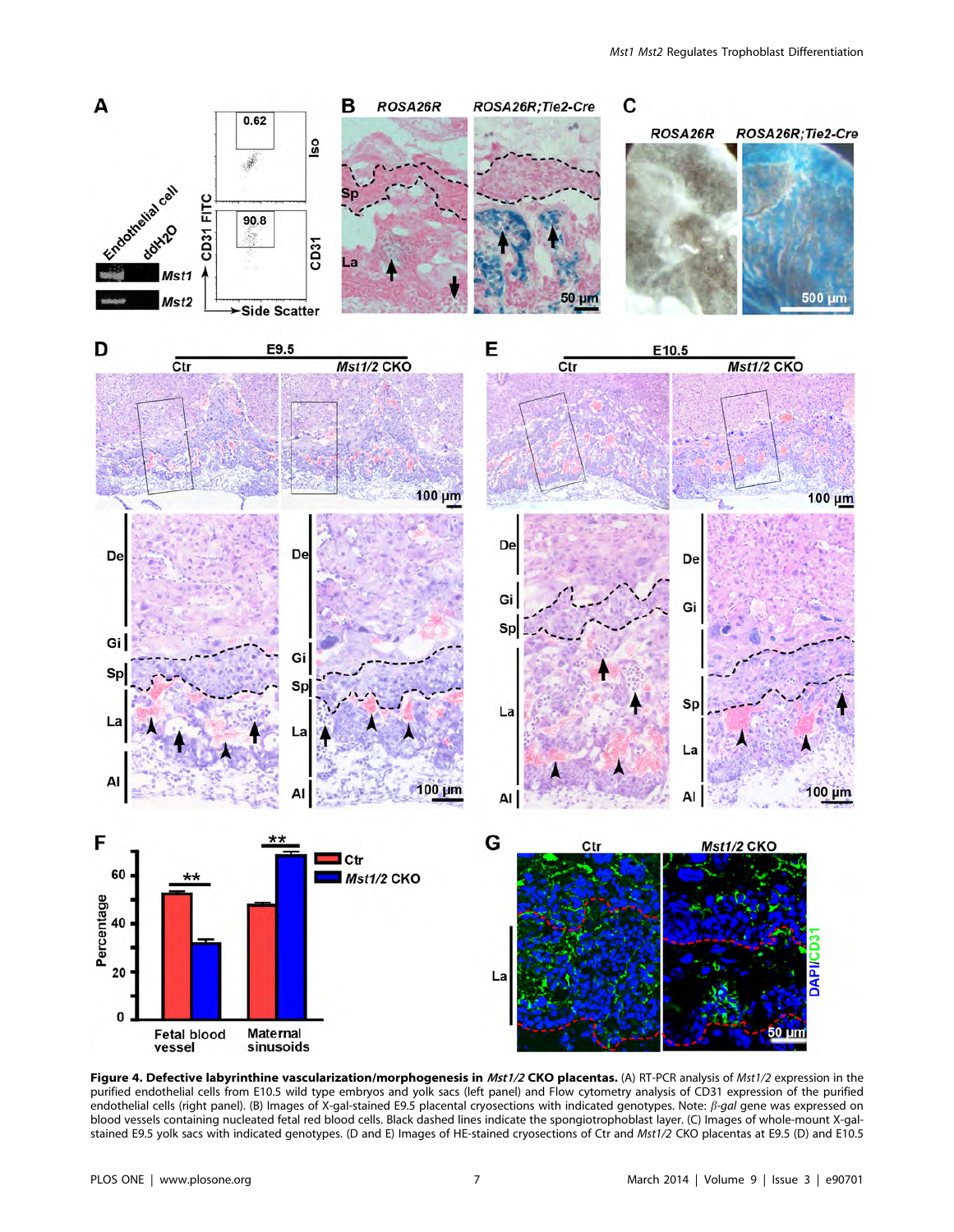(E). High magnification images of the cropped region in (D) and (E) are shown under each panel, respectively. The white dashed lines are the boundaries between maternal decidua and trophoblast giant cell layer. Black dashed lines mark the spongiotrophoblast layer. (F) Statistical analysis of the percentage of fetal blood vessels and maternal sinusoids in the labyrinth layer of control and Mst1/2 CKO placentas at E10.5. Data are expressed as the means  $\pm$  SEM (three sections/placenta, three placentas from three pregnant mice per group, \*\*  $P$ <0.01). (G) CD31 immunofluoresence staining of cryosections of E10.5 control and Mst1/2 CKO placentas. The labyrinth layer is defined by the red dashed lines. Arrows and arrowheads indicate fetal nucleated and maternal enucleated red blood cells, respectively. Images are representative sections from at least three placentas per group. Al, allantois; Ctr, control; De, decidua; Gi, trophoblast giant cells; Iso, Isotype control; La, labyrinth; Sp, spongiotrophoblast layer. doi:10.1371/journal.pone.0090701.g004

possible that Mst1/2 regulates Mash2 expression by modulating the activity of an unidentified and/or trophoblast-specific transcriptional repressor or activator. In line with this possibility, we have recently found that *Mst1* regulates Foxp3 expression through phsphorylating and stabilizing transcriptional factors, Foxo1/3 [31]. It is worthy to perform further experiments using trophoblast cell lines to verify these possibilities.

We have also shown that endothelial-specific function of Mst1/2 is required for optimal vascular development of labyrinth although it is dispensable for the vasculature of yolk sac/embryo proper and

early endocardium development. The placenta is one of the more complex vascularized tissues in mammals. The fetal-placental vascular system circulates fetal blood and interdigitates with trophoblast sinuses filled with maternal blood. The signaling between the extra-embryonic tissue and the fetal-placental vessels is required for vascularization within the placental labyrinth [3,32]. Almost all previous mutational analyses of dozens of genes required for this communication demonstrate that patterning by the trophoblast cells is an essential guide for proper growth of the fetal vessels into and within the labyrinth layer and conclude that



Figure 5. The effects of endothelial-specific deletion of Mst1/2 CKO on cardiac and vascular development during midgestation. (A and B) Photographs of freshly dissected embryos proper (A) and yolk sacs containing embryos (B) with indicated genotypes and ages. Large vitelline blood vessels (white arrows) are observed on both the control and mutant yolk sacs. (C-E) Vasculature in E10.5 yolk sacs (C), head and intersomitic regions of E9.5 (D) and E10.5 (E) embryos of the indicated genotypes visualized by whole-mount anti-CD31 immunohistochemistry. (F and G) HEstained transverse paraffin sections of E9.5 (F) and E10.5 (G) hearts of the indicated genotypes. Black arrows indicate atrioventricular cusions. Images are representatives from at least three embryos per group. doi:10.1371/journal.pone.0090701.g005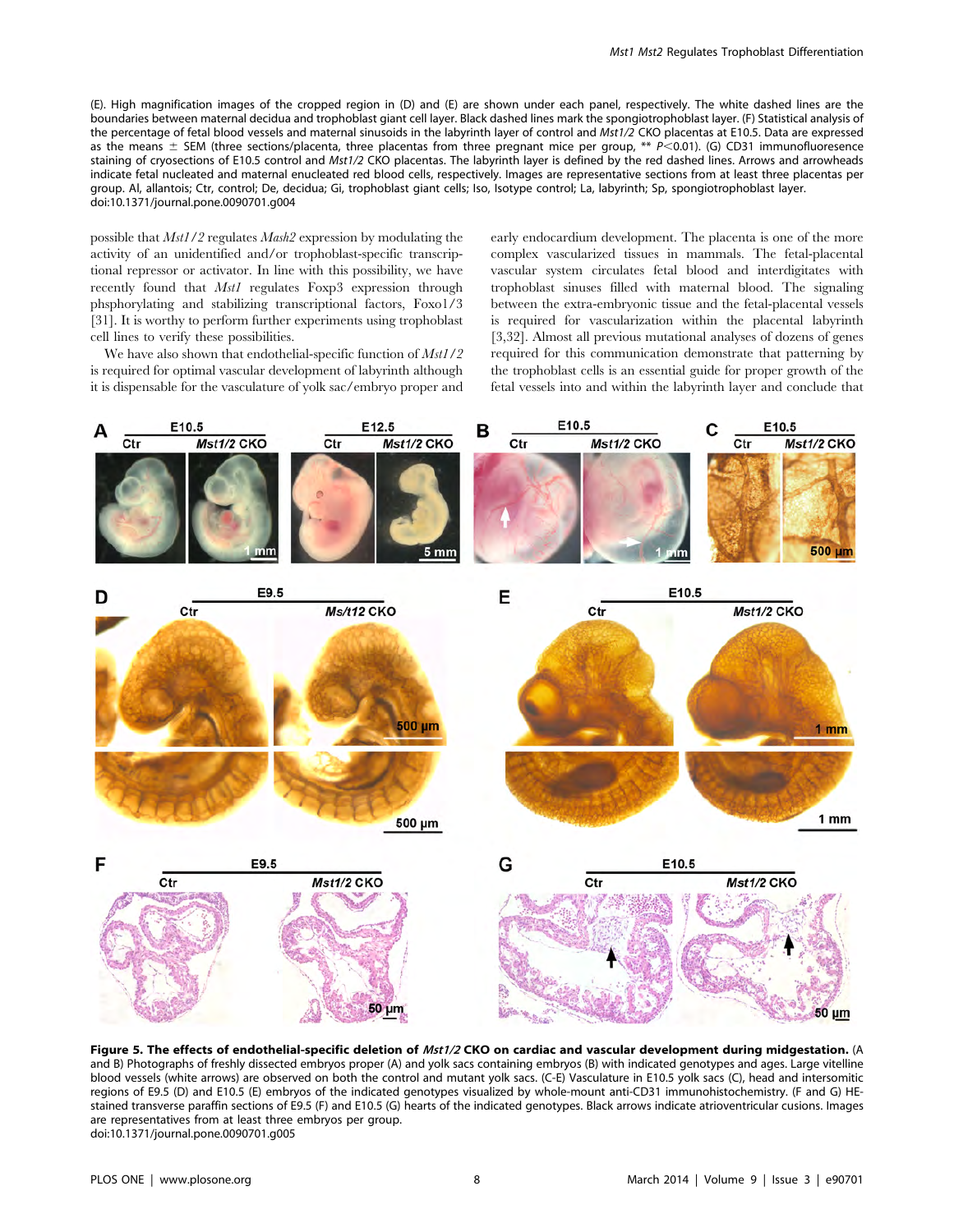| Age        | Ctr | Mst1/2 CKO | <b>ND</b> | <b>Total</b> |
|------------|-----|------------|-----------|--------------|
| E9.5       | 17  |            |           | 24           |
| E10.5      | 16  | 6          |           | 22           |
| E11.5      | 12  |            |           | 16           |
| E12.4-14.5 | 16  | $6*$       |           | 24           |

Table 1. Numbers of Mst1/2 CKO and Ctr offsprings.

Cross:  $Mst1^{+/fl}$ ; $Mst2^{-/-}$ ;Tie2-Cre X  $Mst1^{fl/fl}$ ; $Mst2^{-/-}$ 

Ctr includes:  $Mst1^{+/fl}$ ; $Mst2^{-/-}$ ;Tie2-Cre, Mst1<sup>f/fl</sup>; $Mst2^{-/-}$ , Mst1<sup>+/fl</sup>; $Mst2^{-/-}$ .

ND: not determined.

\*dead embryos.

doi:10.1371/journal.pone.0090701.t001

all these genes exert their effects through the extraembryonic trophectoderm  $[1,4]$ . The exception is the study of Unc5b gene whose expression is restricted to endothelial cells in the placenta.  $Unc5b$  deficiency results in a dramatic reduction of arteriole numbers in the placenta but does not affect the vasculature in yolk sac and embryo proper, emphasizing that vascular signaling pathways on the fetal-placental side of the equation should not be ignored [12,33]. Here we show that universal deletion of Mst1/2 impaired proper trophoblast differentiation and almost completely blocked labyrinthine vascularization while endothelial-specific Mst1/2 deficiency only resulted in a much weaker vascular defect of the labyrinth. The differences of labyrinthine developmental defects between Mst1/2 DKO and Mst1/2 CKO placentas indicate a critical role of Mst1/2 in labyrinthine trophoblast development. These results also suggest that  $Mst1/2$  genes may control placental labyrinth vasculature through regulating signals from both extraembryonic trophectoderm and fetal-derived endothelial cells, in other word, in trophoblast- and fetal endothelial-dependent manners.

Based on the fact that endothelial specific function of  $Mst1/2$  is required for optimal vascular development of labyrinth but dispensable for the vasculature of yolk sac/embryo proper and early endocardium development, we suggest that impaired vasculature in yolk sac/embryo proper and endocardium development in  $Mst1/2$  DKO embryos reported by Oh, et al [21] may be the secondary consequence of very severe developmental defects of the Mst1/2 DKO placenta. Our unpublished study also reveals that neural-specific deletion of Mst1/2 does not affect embryonic neural development and viability of  $MstI^{fl/fl};Mst2^{-/}$ 

 $\bar{C}$ ; Nestin-Cre mice (Du and Tao, unpublished data), demonstrating that failed closure of cranial neural tube of Mst1/2 DKO embryos showed by Oh, et al [21] may be also a secondary effect of growth retardation of the embryos. At E10.5 the Mst1/2 CKO hearts displayed a smaller AV cushion containing less cells and impaired ventricular trabeculation (Fig. 5G). Impaired AV cushion development could be an intrinsic defect of endothelial-specific Mst1/2 deficiency in endothelial-mesenchymal cell transition. However, we cannot rule out the possibility that this phenotype is a secondary effect of placental defect of the mutant embryo. Impaired ventricular trabeculation may not be related to endothelial function of Mst1/2. It has been shown previously that deletion of Yap, which is negatively regulated by Mst1/2 signaling, in the embryonic mouse heart impedes cardiomyocyte proliferation, causing myocardial hypoplasia and lethality at E10.5 [34] while inactivation of *Hpo* pathway by specifically deleting *Salv* leads to overgrowth of the heart with elevated cardiomyocyte proliferation [35]. Therefore, we reason that impaired ventricular trabeculation of Mst1/2 CKO hearts is probably a secondary consequence of the placental defect of the mutant embryo.

The results from our studies of Mst1/2 DKO and Mst1/2 CKO mice also suggest that placenta defects may be the primary reason leading to embryonic lethality of Mst1/2 DKO mice. There are two commonly used approaches to verify the contribution of placenta abnormalities to the embryonic lethality phenotype of mutant mice. One is tetraploid aggregation assay by which wild type tetraploid cells contribute exclusively to the trophoblast cells of the placenta and extra-embryonic endoderm, whereas mutant diploid cells can contribute to all the structures of the fetus and to the extraembryonic mesoderm including the mesoderm of the yolk sac, the allantoic mesoderm and the fetal blood vessels of the placenta [1]. The other approach is to apply specific Cre lines, such as the Sox2 or Mox2 transgenic Cre lines, to inactivate a gene only within epiblast cells that give rise to the entire embryo proper as well as to the extraembryonic mesoderm that forms the fetal vasculature in the placental labyrinth but not in the trophoblast of the placenta [36,37]. However, both methods will result in a labyrinth with mutant fetal endothelial cells derived from the allantoic mesoderm. These two methods are not suitable for verifying the contribution of placenta abnormalities to the embryonic lethality phenotype of Mst1/2 DKO mice because we have shown that endothelial-specific deletion of  $Mst1/2$  caused placenta defects and embryonic lethality. Further studies using trophoblast-specific Mst1/2 knockout mice are needed to solve this problem.

#### Materials and Methods

#### Mice

The generation of  $MstI^{-/-}$ ,  $MstI^{fl/fl}$  and  $Mst2^{-/-}$  mice was described previously [17,31]. Mst1/2 DKO mice were maintained in 129 genetic background. The  $Tie2-Cre$  transgenic mouse line was kindly provided by Dr. X. Yang [25] and Mst1/2 CKO mice were maintained in C57Bl6/129 mixed genetic background. The Rosa26R reporter mouse line was obtained from Jackson laboratory (strain: B6.129S4-Gtrosa26 tm1Sor; stock *#* 003474). The progeny were genotyped respectively as previously described [25,31]. This study was carried out following the general guidelines published by the Association for Assessment and Accreditation of Laboratory Animal Care. The Animal Care and Use Committee of the Institute of Developmental Biology and Molecular Medicine at Fudan University approved all protocols used in animal experiments (Permit Number: 2007010).

## Histological, Immuonhistochemical and Immunofluorescent Analyses

Histological analysis was performed using the standard procedure.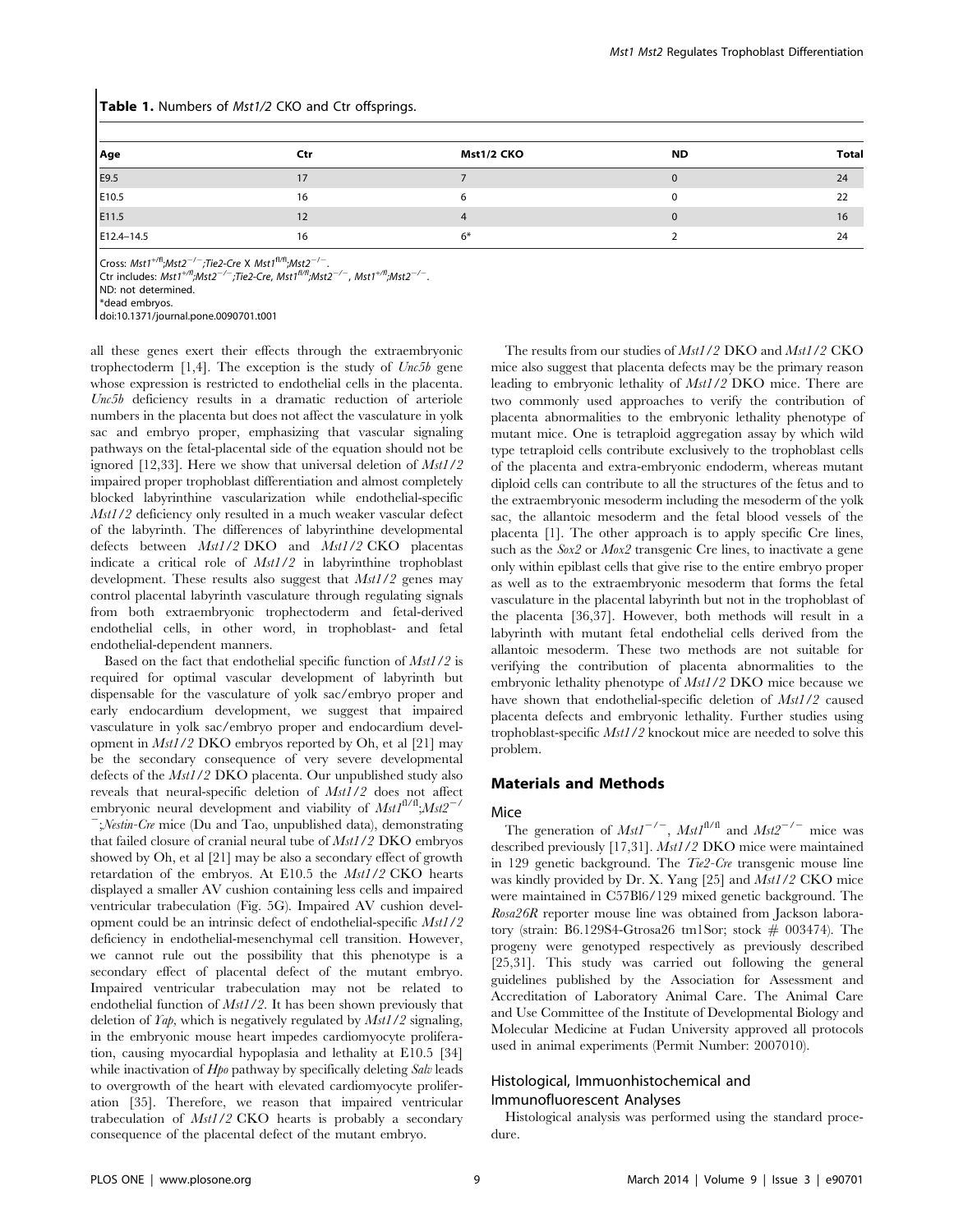For cryosections, dissected tissues or embryos were fixed for 30 minutes in 4% PFA followed by dehydration in 30% sucrose solution for two hours, and then embedded in OCT (Richard-Allan Scientific) and frozen in liquid nitrogen-cooled isopentane. Frozen sections were collected at  $7 \mu m$ .

For immuonhistochemical and Immunofluorescent analyses, cryosections were stained with antibodies against the following proteins respectively: Mst1, Mst2 (Abcam 51134 and 52641), Ki67 (Novocastra Laboratories NCL-Ki67p) and CD31 (BD 558736) following the standard protocols [38].

Whole mount staining with anti-CD31 antibody (BD 550274) was performed as described by Takahashi, et al. [39] except for that signals were visualized in a DAB-color developing solution without NiCl<sub>2</sub>. Horseradish peroxidase (HRP)-conjugated mouse anti-rat IgG second antibodies were from Santa Cruz.

#### TUNEL Assay

TUNEL assay was performed as described by Kong, et al [40]. Terminal Deoxynucleotidyl Transferase (NEB M0252V), dUTPbiotin (Roche 11093070910) and avidin-FITC (Invitrogen SA1001) were purchased from New England Biolabs, Roche Applied Science and Invitrogen, respectively.

#### X-gal Staining

X-gal stainings for whole mount and cryosections were performed as previously described [41,42] except for that samples for cryosections were first fixed and dehydrated in PBS solution containing 0.2% PFA and 30% sucrose overnight before being embedded in OCT and sectioned at 25 um.

#### RNA in situ Hybridization

To generat RNA probes for RNA in situ hybridization*,* cDNA fragments for *Tbbba, Prl3d1* (*PLI*) and *Ascl2* cDNA fragments were obtained by RT-PCR from the E9.5 wild type mouse placenta RNA using the following primers: Tpbpa-Forward: 5'-AGGATAAA- $GAAGTTCTCATA-3';$   $Tbba=$ -Reverse:  $5'-$ TGGCTGTGGTTTGTTTTC CTCCTC-3': Prl3d1-Forward: 5'-GTTTGGCTGAACTGCTCCATAATAC-3'; Prl3d1 -Reverse: 5'-AACTCGGCACCTCAAGACTTTG-3'; Mash2-Forward:5'-GTGCAAA CGTCCACTTCCCACC-3'; Mash2-Reverse:5'-TGCTTTCCTCCGACGAGTAGGC-3'.

The PCR products were then cloned into T-vectors and verified by DNA sequencing. Digoxigenin (DIG)-labeled riboprobes were prepared using the DIG RNA-labeling Kit (Roche 11175025910) according to the manufacturer's instructions. RNA in situ hybridization was performed as previously described [43] with minor modifications. Briefly, placental cryosections were first incubated with indicated probes at 65<sup>°</sup>C for 36 hours, followed by washing and incubation with alkaline phosphatase-conjugated

#### References

- 1. Rossant J, Cross JC (2001) Placental development: lessons from mouse mutants. Nat Rev Genet 2: 538–548.
- 2. Simmons DG, Cross JC (2005) Determinants of trophoblast lineage and cell subtype specification in the mouse placenta. Dev Biol 284: 12–24.
- 3. Watson ED, Cross JC (2005) Development of structures and transport functions in the mouse placenta. Physiology (Bethesda) 20: 180–193.
- 4. Cross JC (2005) How to make a placenta: mechanisms of trophoblast cell differentiation in mice–a review. Placenta 26 Suppl A: S3–9.
- 5. Tanaka M, Gertsenstein M, Rossant J, Nagy A (1997) Mash2 acts cell autonomously in mouse spongiotrophoblast development. Dev Biol 190: 55–65. 6. Guillemot F, Nagy A, Auerbach A, Rossant J, Joyner AL (1994) Essential role of
- Mash-2 in extraembryonic development. Nature 371: 333–336.
- 7. Hughes M, Dobric N, Scott IC, Su L, Starovic M, et al. (2004) The Hand1, Stra13 and Gcm1 transcription factors override FGF signaling to promote terminal differentiation of trophoblast stem cells. Dev Biol 271: 26–37.

anti-DIG-antibody (Roche 11093274910). Signals were then visualized with BM purple (Roche 11442074001) as a substrate. Finally, the sections were counterstained with nuclear fast red (Shanghai Shenggong NB0671).

## Quantitative RT-PCR

RNA was extracted from placentas or purified endothelial cells with TRIzol (Invitrogen). Reverse transcriptase PCR and quantitative PCR were carried out as described previously [40]. The sequences of quantitative PCR primers are: Hand1-F,  $5'$ -CATCGCCTACTTGATGGACGTG-3'; Handl-R, 5'-CCCTTTAATCC TCTTCTCGCCG-3'; Unc5b-F, 5'-AGGA-CAGTTACCACAACCTACGCC-3'; Unc5b-R, 5'-ATGCCTCTCCAGGGTGAAAGTG-3'; Stra13-F, 5'-GGAAAAAGCAGT GGTTCTGGAGC-3'; Stra13-R, 5'-TCACGGGCACAAGTCTGGAAAC-3'; Gapdh-L1, 5'-<br>TGTTCCTACCCCCAATGTGTCC-3'; Gapdh-R1. 5'-TGTTCCTACCCCCAATGTGTCC-3'; Gapdh-R1, GGAGTTGCTGTTGAAGTC GCAG-3'.

### Isolation of Endothelial Cells and FACS Analysis

Endothelial cells were purified from E10.5 wild type embryos and yolk sacs as described before [44]. After purification, a fraction of cells were incubated with anti-CD31 antibody (Becton Dickinson, 558736) followed by FACS analysis for CD31 expression with a Calibur machine and FlowJo software (TreeStar).

#### Micrographs and Statistical Analysis

Fluorescence micrographs were acquired using a Leica DMRXA2 fluorescence microscope equipped with a Leica DFC350FX camera. Histochemical micrographs were acquired using a Leica DMRXA2 fluorescence microscope equipped with a Leica DFC300FX camera. Images were processed using Adobe Photoshop.

Blood vessels in placenta labyrinth were counted as previously described [45]. Statistical analysis was conducted using unpaired ttest by GraphPad Prism 4. Results with p values less than 0.05 were considered significant.

#### Acknowledgments

We thank Dr. Xiaohui Wu for scientific discussion and Mr. Alan Yu and Xiaofeng Tao for English editing.

#### Author Contributions

Conceived and designed the experiments: XD KD WT. Performed the experiments: XD YD HS JL DS SK. Analyzed the data: XD WT. Contributed reagents/materials/analysis tools: LS KD TX. Wrote the paper: XD WT.

- 8. Riley P, Anson-Cartwright L, Cross JC (1998) The Hand1 bHLH transcription factor is essential for placentation and cardiac morphogenesis. Nat Genet 18: 271–275.
- 9. Hemberger M, Cross JC (2001) Genes governing placental development. Trends Endocrinol Metab 12: 162–168.
- 10. Anson-Cartwright L, Dawson K, Holmyard D, Fisher SJ, Lazzarini RA, et al. (2000) The glial cells missing-1 protein is essential for branching morphogenesis in the chorioallantoic placenta. Nat Genet 25: 311–314.
- 11. Schreiber J, Riethmacher-Sonnenberg E, Riethmacher D, Tuerk EE, Enderich J, et al. (2000) Placental failure in mice lacking the mammalian homolog of glial cells missing, GCMa. Mol Cell Biol 20: 2466–2474.
- 12. Navankasattusas S, Whitehead KJ, Suli A, Sorensen LK, Lim AH, et al. (2008) The netrin receptor UNC5B promotes angiogenesis in specific vascular beds. Development 135: 659–667.
- 13. Pan D (2010) The hippo signaling pathway in development and cancer. Dev Cell 19: 491–505.